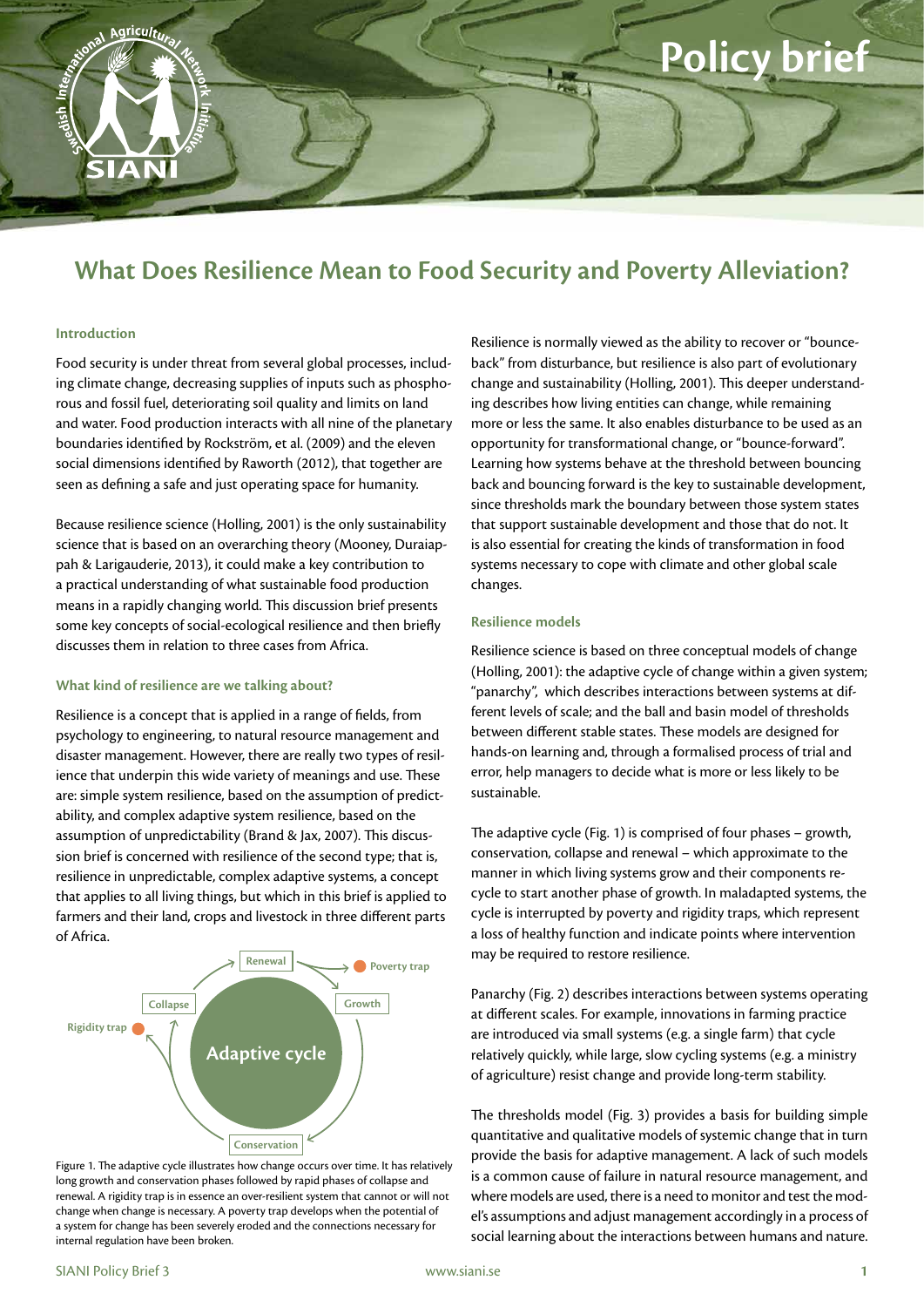#### **Resilience, poverty and food security**

Resilient agricultural landscapes would be characterised by high levels of biological and crop diversity in a mosaic of arable and pastoral land, woodlots and wetlands, that produce the full range of ecosystem services. Farmers in such landscapes would regard



Figure 2. Panarchy explains the interactions that occur between nested systems of different size. The focal system is the system of interest to management: small systems embedded within the focal system change relatively quickly; and large systems within which the focal system is embedded are part of the larger environment. Small systems create change; large systems provide stability. When large systems collapse, the focal system and sub-systems will change in a "cascade of collapse" creating opportunities for transformational change, or "bounce forward".

# **Disturbance**

**Resilience high**

**Resilience reduced**

Figure 3. The ball and basin metaphor is a simple way of understanding the manner in which systems (the red ball) can switch from one stable state to another. Management that reduces the resilience of a system increases the likelihood that it will cross the threshold or tipping point from one state to another as a consequence of a disturbance.

themselves as an integral part of the land community, recognise their dependence on an ecologically functional landscape, and practice land husbandry that maintained the integrity of the soil, nutrient and water cycles. They would also be flexible, adapting their practices according to changes in their natural environment as well as their socio-economic environment, which includes laws and policies, financial organisations, and markets and development agencies. This ideal may not occur widely in a world dominated by a belief in modern, economically efficient farming to produce food for commodity markets, but two of the cases presented here show some potential to achieve it.

#### **Case 1. South-east Lowveld, Zimbabwe**

A satellite image from the south-east Lowveld of Zimbabwe (Fig. 4) illustrates the difference between a resilient landscape well covered with savannah vegetation, and an adjacent landscape, degraded by human population pressure and smallholder cultivation. The resilient landscape is occupied by a small number of farmers with property rights and high levels of social, economic and ecological capital. On the other side of the fence the economic and ecological potential necessary for resilience continue to decline: farmers have no property rights, and people are sinking deeper into poverty while the land is increasingly degraded. People supplement their livelihoods by off-farm employment in urban areas and for about four years in every 10 they depend on food relief from humanitarian aid organisations. Dependency is increasing as both the human population and the frequency of drought increases. The panarchy model suggests that this pattern of deepening rural poverty on land adjacent to areas of relative wealth, which began with colonisation in the late 19th century, is an example of how large scale, slow-cycle change like globalised



Figure 4. Google Earth image of part of the south-east lowveld region of Zimbabwe showing relatively resilient agricultural land to the south and degraded communal lands to the north. The green parts in communal areas are rocky hill outcrops that cannot be cultivated.

industrialisation can destroy the resilience of traditional village life in rural Africa. Colonisation marginalised indigenous people and confined them to "communal lands", which functioned as a labour pool for mining and industrial development in Southern Africa. The traditional relationship between people and land collapsed into a poverty trap, because the potential for change in traditional systems has been captured by industrial systems. The resilience of the traditional system was transferred through economic activity to maintain the resilience of the new industrial system, affecting both the capacity of the land and its people to maintain human livelihoods.

The development of conservancies in Zimbabwe was an initiative that aimed to conserve biodiversity and address the equity gap between resilient, privately owned ranches and povertystricken smallholder farmers on neighbouring land. The aim was to use the natural resources of conservancies as a source of renewable natural capital that could be used to restore communal land. This process was based on agro-ecological approaches that included the use of a range of wildlife species. The initiative was brought to an end by the political and economic activities of Zimbabwe's ruling elite, which used its power to capture most of the resources needed for restoration. Large-scale change at the national level had consequences for smallholder farmers that were similar to those of colonisation. Interaction across scales (panarchy) over which the farmer has no influence is one of the primary reasons for loss of resilience and failed management in agricultural landscapes. In the longer term, the loss of soil, soil nutrients, and soil water capacity in Zimbabwe's communal lands threaten collapse of the entire system. Soil formation and the hydrological cycle are slow variables that once degraded may take centuries to recover. This pattern of deepening human and ecological poverty is common across Africa.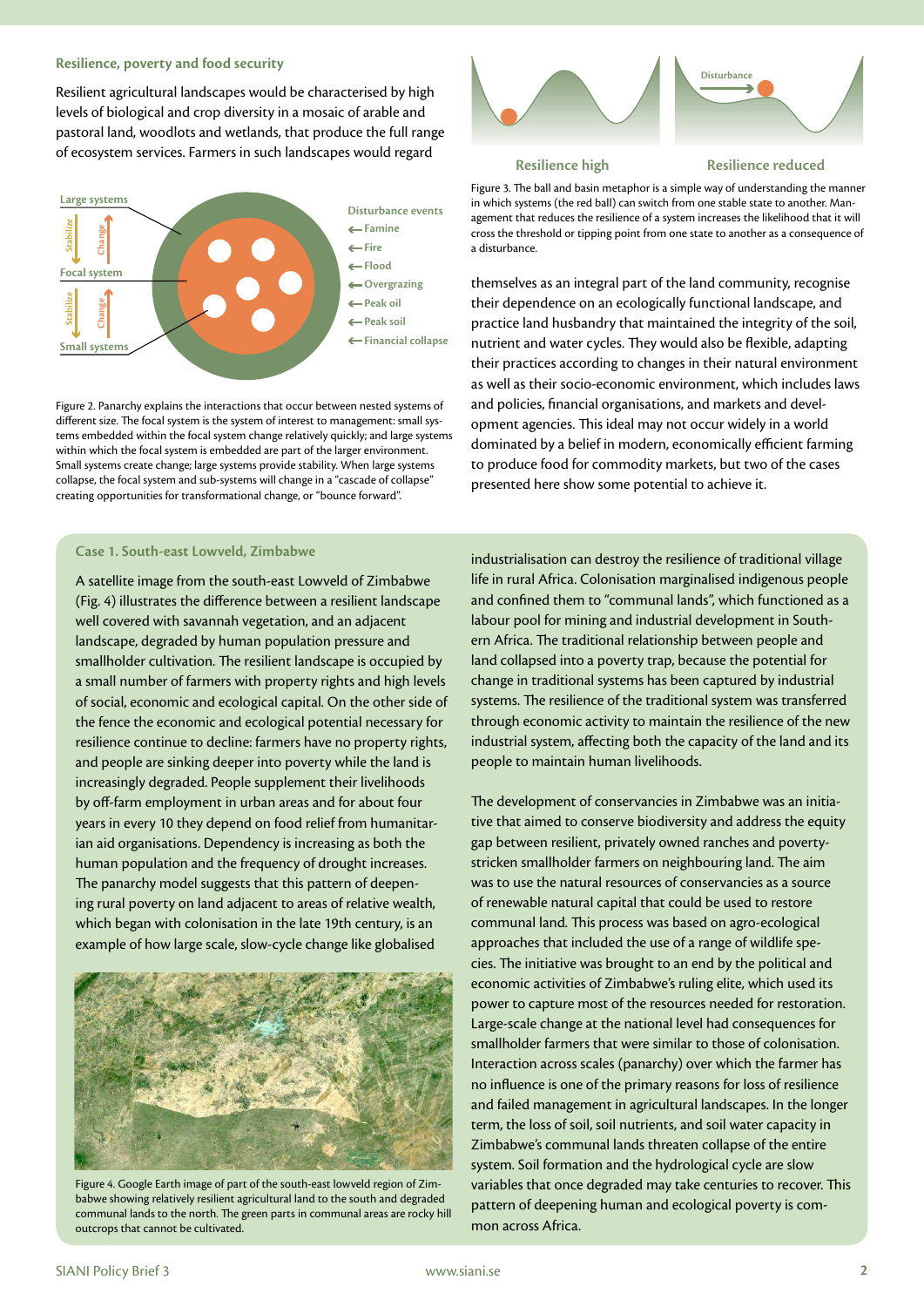#### **Case 2. Shinyanga, Tanzania**

In the Shinyanga region of Tanzania (Barrow et al., 2003) development efforts have aimed to reduce poverty by clearing woodland and eradicating the tsetse fly; a vector for trypanosomiasis, a debilitating parasite of people and livestock. The project aimed to improve the health of humans and livestock and to create opportunities for households to increase their income through small-scale commercial agriculture. Woodland began to be removed from Shinyanga with the aim of eradicating the tsetse fly in the 1940s. Consequently the human population began to grow as land was opened up for farming, and the imposition of Ujamaa – a central government policy of enforced village development – changed the traditional institutions for land management. By 1985, the Shinyanga region was so degraded that it was declared a desert by the president of Tanzania (Fig. 5). Deforestation and the impacts of the Ujamaa



Figure 5. Aerial view of the Shinyanga region Tanzania in 1985. Photo by Ed<br>Rarrow ILICN (Ruitenbeek and Cartier, 2001). Barrow, IUCN

had combined with market-oriented agriculture to destroy the resilience of the Shinyanga landscape, leaving its people in a deepening poverty trap. Because the relationships between people, livestock, land and tsetse were largely unknown and not considered, the well-intentioned programme to eradicate tsetse played a big role in systemic collapse.

The declaration and the desire of the region's inhabitants to bring back what had been lost led to a long-term restoration project supported with Norwegian aid. Over 300,000 hectares of land were restored around 800 villages, and the economic value of restored ecosystem services to villagers was estimated at US\$ 168 per person per annum – about 1.4 times more than agricultural production. One key success factor was a policy environment that returned rights and responsibilities to the villages, enabling people to apply traditional knowledge and develop local rules. As in the south-east Lowveld in Zimbabwe, the case of Shinyanga illustrates how large-scale changes like colonisation can have profound impacts on resilience at the local level: the drive to use land for agricultural production more and more efficiently precipitated a systemic collapse of the local social fabric and landscape. However, in contrast to the Zimbabwe case, where continued political and economic upheaval were additional drivers towards poverty, in Shinyanga the original structure and function of the system is being slowly restored. An enabling policy environment has been critical to the success of this restoration effort. Although resilience can be built from the bottom up, it nevertheless requires policy that supports the conditions necessary for the emergence of new connections between people and between people and land

#### **Case 3. Kamburu, Kenya**

In the Kamburu region of Kenya, efforts to restore resilience were sparked off by a combination of drought, a fall in the price of tea on global commodity markets and falling household purchasing power. The Kamburu story is a simple tale of leadership and the vision of an alternative future that re-affirmed traditional values and knowledge about the relationship between people, and helped to restore the ecological and social potential for change. It is an inspiring story of the manner in which small-scale, bottom up development intervention can restore people's self-respect and self-sufficiency. Conventional large-scale development assistance is top-down and incapable

of achieving this kind of outcome because of power relations between development agent and aid recipient that maintain dependency. The leadership and vision expressed by the Kamburu community are based on an implicit understanding that dependence on the efficient production of tea for the world's markets represented a rigidity trap, and would not lead to resilience or sustainable livelihoods. The community also recognise that turning the natural assets of land and biodiversity into cash would not lead to sustainable development. The Kamburu case also illustrates the pivotal role of people in transformational change.

#### **Conclusion**

The cases of Shinyanga and Kamburu both illustrate the point that a resilience perspective on food security takes account of inherent differences in the social and ecological contexts of any production landscape, as well as the need to develop strategies consistent with those differences. One size fits all policies for food security and poverty alleviation cannot work amid such diversity of people and landscapes. Viable resilience building strategies require the knowledge of biophysical and social scientists, farmers and policymakers, and a willingness among all those actors to change when change is necessary. At its most fundamental level, building resilience in agricultural landscapes in the developing south is about restoring human dignity and self-respect. These qualities underpin the emergence of more self-sufficient livelihoods and escape from poverty caused by institutionalised dependency. In contrast, the Zimbabwe case illustrates the manner in which rigidity among a ruling elite can capture the social and ecological potential of agricultural landscapes and drive an entire system towards deeper